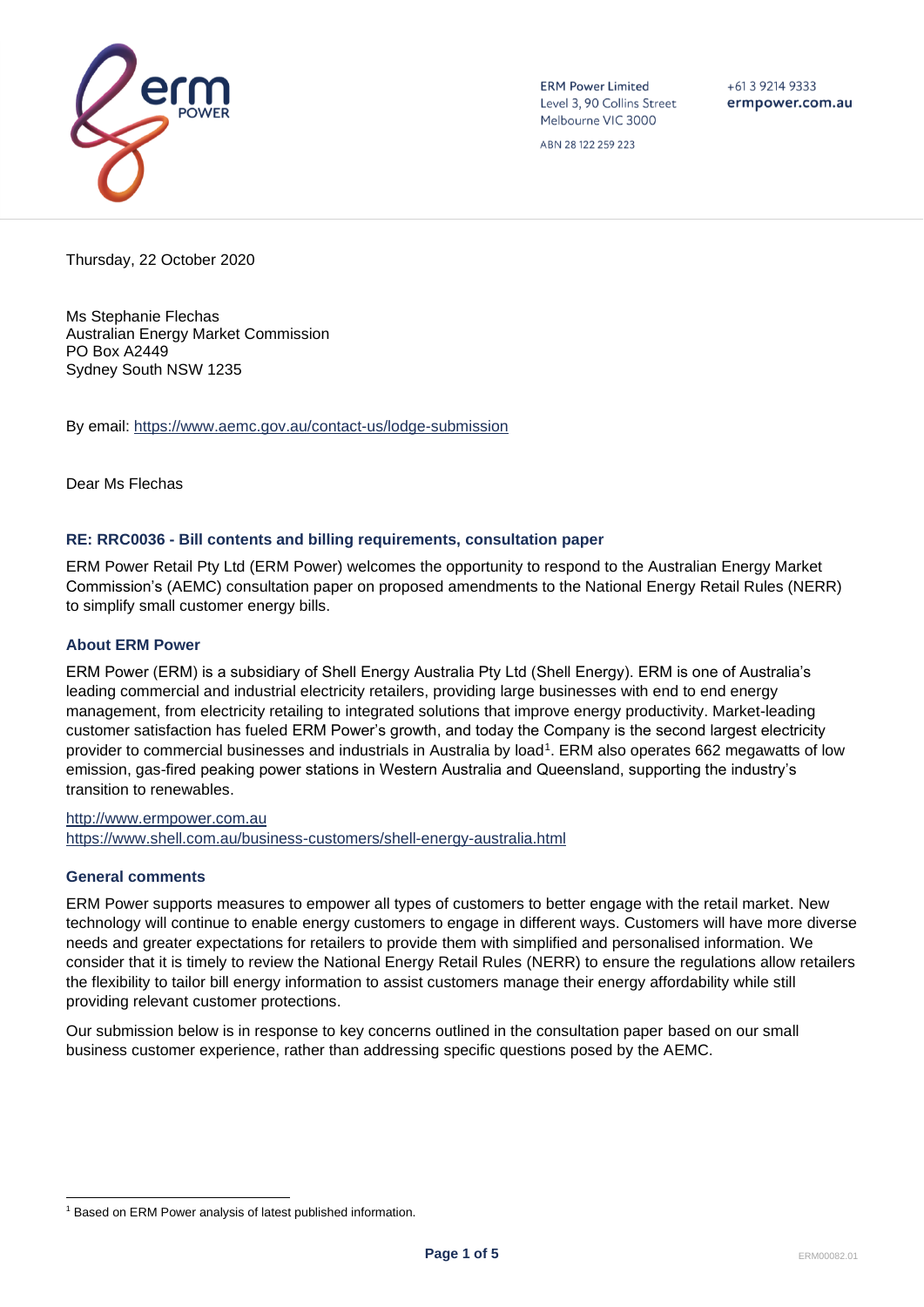

#### **Proposed rule change**

ERM Power supports the identified need to simplify the content of information presented in bills. We consider that customers should receive information to enable them to understand their costs and consumption, to access and assess their options, and to take action where appropriate. Further, customers should have a choice in how they receive their energy bill and any other useful information.

ERM Power considers that a bill should not be a catch-all for all types of energy information. We caution the AEMC to not lose sight of what the primary purpose of an energy bill is – to enable a customer to check the amount due, help explain anything unexpected and retrieve information such as contact details. We are concerned that often the bill is viewed as the default instrument for all information for customers.

We do not support the proposed solution put forward by the proponent to standardise energy bills. We consider that a mandatory Better Bills Guideline developed by the Australian Energy Regulator would be counter-initiative to empowering customers, particularly for small business customers. We consider the proposed rule change conflates the purpose of the bill and information required to enable customers to engage in the market. It also doesn't recognise the diversity of small customers and their needs, especially in terms of the level of their engagement with their energy bill.

We also don't agree with the proponent's view that inconsistent bill formats across the sector are leading to confusion for customers to understand their bill. Our experience on bill design research has shown that beyond the level of asking customers 'what are the top 3-5 most important things you need to see on a bill', it becomes very subjective. Having a detailed level of prescription, particularly on the form and placement of information on a bill, in our view achieves very little additional benefit for the customer. Rather, it restricts a retailer's ability to provide innovative solutions to enrich an energy bill to meet customer needs now and in the future.

ERM Power is also concerned that the proposed rule change takes a one-size fits all approach and a mandated Better Bills Guideline will restrict information flows. Technology has enabled new services and resulted in a fragmentation of customer needs. Our small business customers are likely to engage with their bill very differently from residential customers and may benefit from a more tailored approach to meet their needs. For example, most information on small customer bills is retrospective (i.e. consumption). An example of a more proactive, valuable outcome for a small business customer could be to have real time tracking on an App to enable them to monitor their energy usage and take any subsequent action, if required, in real time.

Further a more flexible approach to bill content requirements provides opportunities for our small business customers to receive a similar level of service to that of our C&I customers, if they so choose. Our C&I energy bills are profoundly different to small customer business bills in that they are very detailed, with every component of the cost stack as a line item. This materially boosts transparency and comparability of the truly contestable components (i.e. energy and environmental schemes) of a bill and allows our C&I customers to determine if they are getting a fair value. Some small business customers would benefit from a more granular level of detail on each cost element to enable them to better assess if they are receiving a reasonable offer and to manage their energy affordability. Real beneficial outcomes could be achieved for this segment of customers, if the regulations provided retailers with the flexibility to deliver this. We are not convinced that a mandatory Better Bills Guideline will enable us to provide this level of customer service.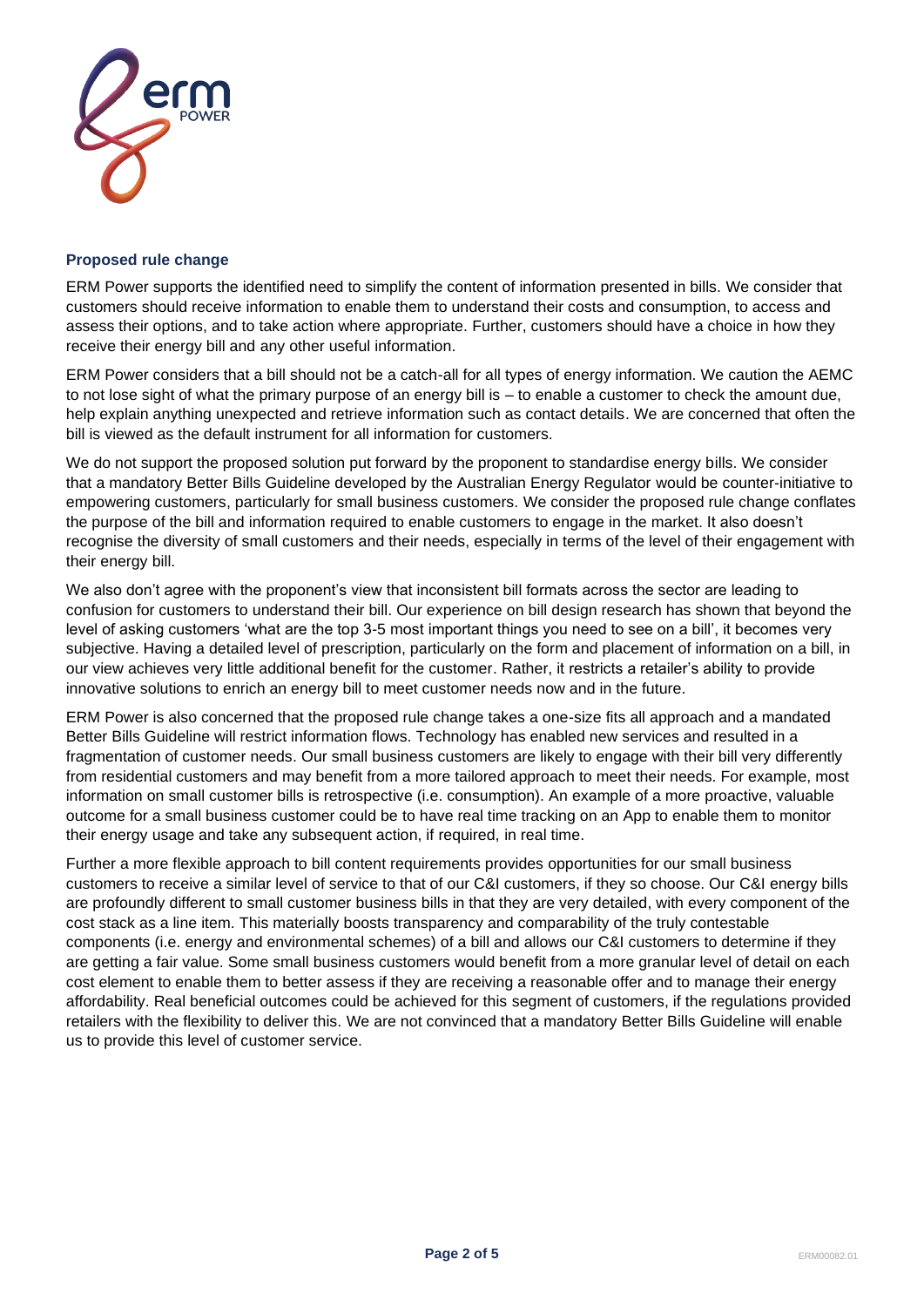

### **Alternative approach**

ERM Power supports an approach that enables retailers to be able to provide an energy bill in a format, and with information, to best suit the diverse needs of their customers (including small business). We consider that retailers should be able to undertake different approaches to enrich their customer bills through consideration of an individual's characteristics, preferences and ability to engage with their retailer.

As such, ERM Power proposes that the AEMC should consider a hybrid approach to meet the rule change objective. That is:

- Minimum information and accessibility requirements, covering the functional aspects of a bill, to be retained in the NERR for all small customers.
- A requirement that the bill needs to be provided to the customer in a form, agreed between the customer and retailer, that allows that particular customer to easily retain a copy or is easily made available.

We consider that this approach would still provide customer protections, particularly for the most vulnerable, and allow retailers to be able to innovate their bills to meet the evolving needs of customers. That is, different customer segments have different requirements that could be delivered through a smaller list of minimum bill contents leaving retailers the discretion to tailor the bill content to the market segment they service.

While this rule change is an opportunity to provide better customer outcomes there will be no optimal standard that is suitable for all small customer circumstances. Before determining a way forward, the AEMC should ensure any proposed approach is tested with customers as part of its assessment framework.

### **Assessment framework**

The AEMC proposes to assess the rule change request against the criteria of: transparency of information; consumer engagement, choice and participation; and, regulatory and administrative burden. ERM Power recommends that the AEMC also assess the rule change proposal through an additional key criterion - incentivising retailer innovation and flexibility to assist customers make informed choices. That is, will the proposal of a mandatory Better Bills Guideline, with prescribed bill format and content, enable retailers to meet customer future expectations and allow for the efficient and streamline delivery of future market reforms (i.e. Consumer Data Right).

The proponent proposes that 'clearer energy bills may help small customers engage with the retail market to find better offers, driving competition'. While we agree that simplified energy bills may help small customers to better understand their energy bill, we consider that customer empowerment to engage with the retail market can be achieved in alternative and more effective ways. There are tools that are readily available, such as EnergyMadeEasy and the reference price, which have been developed for the purpose of assisting customers to make informed decisions, noting that some small customers will always be disengaged in the market.

We recognise that there will always be small customers who do not have access to electronic means and protections should be made for this segment. However, we are concerned that, as proposed, additional regulation to protect a small segment of customers comes at a broader cost for all customers. We would ask the AEMC to consider the cost to all small customers of a potential significant change to a retailer's billing system which may not actually meet the needs of other small customer segments. ERM Power proposes that there are other ways to protect the segment of customers to which the proponent has concerns for (such as an opt-in to receive paper bills).

As such, ERM Power recommends that the AEMC adequately seeks to understand how each small customer segment engages with their energy bill as part of its cost/benefit assessment. A small business customer may engage differently than a residential customer with their energy bill. Any proposed rule change should be backed by sufficient data and quantitative research to identify the actionable needs, in order to achieve the objective of empowerment. Further work would also be needed to ascertain if customer behaviour has changed due to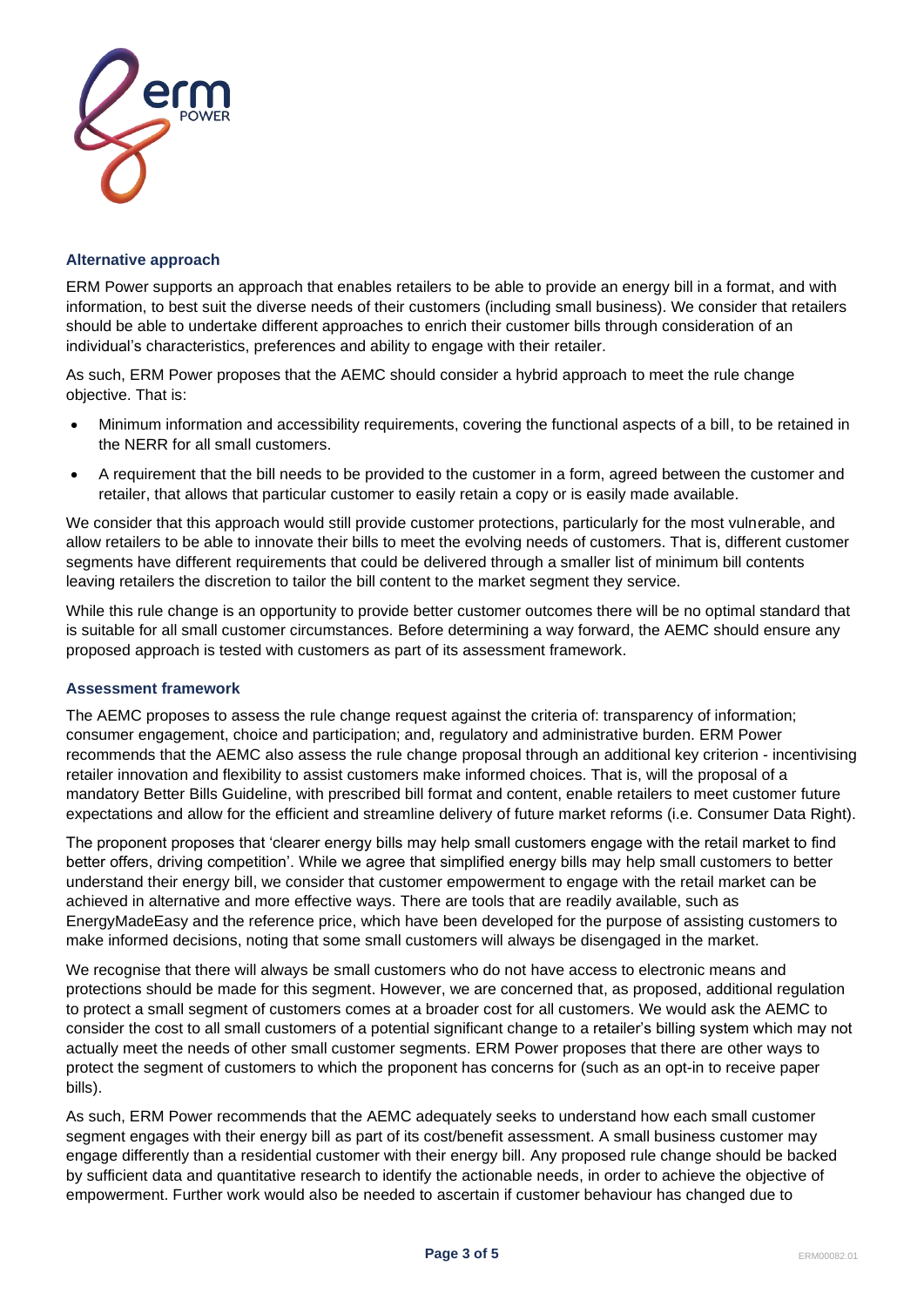

Covid-19. For example, a small customer may have only ever paid their bill at the Post Office but due to Covid-19 restrictions they may now pay electronically and may continue to do so.

Furthermore, in assessing the proposed rule change the AEMC should consider that any changes to billing systems require a long lead time. Given the future substantive retail regulatory pipeline, particularly the Consumer Data Right any significant changes to IT systems is unachievable before July 2022.

We also encourage the AEMC to look to the UK experience for learnings. In December 2018, the UK energy regulator OFGEM, made a decision to remove highly prescriptive requirements for customer communication (including energy bill format and content). They had found certain prescriptive requirements failed to increase the proportion of customers reading communications from their retailer and taking action. Instead, a principle-based approach was introduced while retaining some prescribed requirements.<sup>2,3</sup>

# **Other contributing factors**

We consider that the current regulatory environment often fails to recognise the diversity of small customers; often has a cascading impact to bills; and, can result in further customer bill complexity and confusion.

For example, Rule 5 of the NERR allows a business customer, who is or would be a small customer, to enter into an agreement in writing with the retailer to the effect that at least two or more of its business premises are to be aggregated for the purpose of determining whether the upper consumption threshold has been met. The customer is then treated as a large customer for the purposes of Division 3 of Part 1, Part 2 of the NERR and Part 2 of the National Energy Retail Law (NERL); a sensible approach. If this business customer's market offer ends before they enter a new market contract, under the NERR, the multi-site business customer automatically reverts to being treated as a small customer and is subject to the relevant requirements. We see this as being impractical. These customers should continue to be treated as aggregated despite no longer being under the market offer, in which case Rule 25 should not apply. These customers' attributes have not changed, despite the expiry of the market contract and so customer service delivery including bill format should be consistently applied.

The recent customer switching rule change is another example of where new AEMO procedures will lead to customer bill confusion. Manually read estimated transfers are compounded for switches of large business customers that are made up of various small sites (multi-sites) and who usually receive consolidated bills. We will be required to adhere to the minimum requirements, and this becomes complex with a final bill based on an estimate. Any site with a manually read interval meter will have subsequent adjustments made, bringing complexity to customers under a consolidated arrangement where sites previously final billed will need to be adjusted. Operational impacts on final customer billing under the new switching rules were not adequately explored prior to these changes being made.

The above two examples do not result in optimal outcomes for small business customers. ERM Power is concerned that as proposed, the proponent's rule change, will add to this confusion for small business customers rather than resolve it. As such, it is integral that the proposed rule change is not considered in isolation to other regulations which impact customer bills. Additionally, as future reform changes come to fruition, any bill format and content requirements should be flexible to accommodate these changes as efficiently as possible.

<sup>&</sup>lt;sup>2</sup> [https://www.ofgem.gov.uk/system/files/docs/2018/09/annex\\_3\\_final\\_proposed\\_package\\_of\\_changes\\_to\\_customer\\_communication\\_rules.pdf](https://www.ofgem.gov.uk/system/files/docs/2018/09/annex_3_final_proposed_package_of_changes_to_customer_communication_rules.pdf)

<sup>3</sup> <https://www.ofgem.gov.uk/publications-and-updates/final-decision-domestic-supplier-customer-communications-rulebook-reforms>